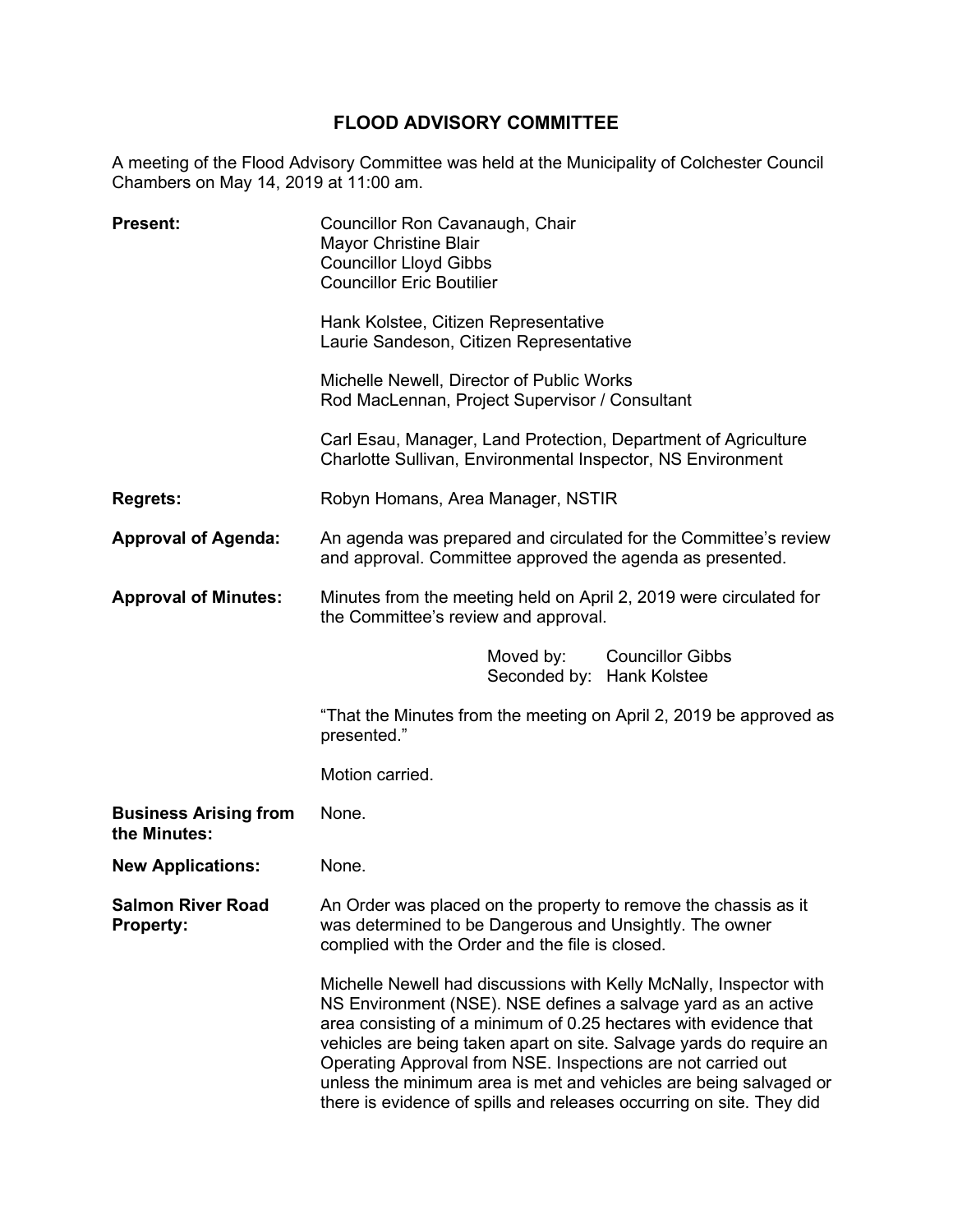|                                       | not feel a site visit was warranted to the Salmon River Road<br>property as there was not sufficient evidence to show that a spill or<br>release was occurring. NSE currently does not have regulations on<br>storage of vehicles within watersheds.                                                                                                                                                                                                                                                                                                                                                                                                                                              |
|---------------------------------------|---------------------------------------------------------------------------------------------------------------------------------------------------------------------------------------------------------------------------------------------------------------------------------------------------------------------------------------------------------------------------------------------------------------------------------------------------------------------------------------------------------------------------------------------------------------------------------------------------------------------------------------------------------------------------------------------------|
| <b>Gasper Cross Road -</b><br>Update: | Michelle discussed with TIR their plans to repave Gasper Cross<br>Road as part of the East Prince Street paving project this year and<br>what, if anything can be done at the same time to alleviate flooding.                                                                                                                                                                                                                                                                                                                                                                                                                                                                                    |
|                                       | Historical information shows that runoff used to flow from the<br>subdivision across East Prince Street, through a cross culvert,<br>through a wooded area and into the brook on the CN Rail property.<br>However, in the last 5-10 years, the watercourse was rerouted from<br>the wooded area into a 90 degree turn and into the ditch on Gasper<br>Cross Road causing water to wash out the shoulders and driveway<br>culverts on Gasper Cross Rd. There is also debris built up in the<br>brook on the CN property which causes flooding issues for the<br>residents at the bottom of Gasper Cross Road. The FAC has had no<br>cooperation from CN Rail to remove the debris from this brook. |
|                                       | This drainage way crossing East Prince and entering the ditch on<br>Gasper Cross Road is now recognized as a watercourse so TIR<br>does not have authority to maintain the ditches along this road.<br>Michelle discussed with NSE and DFO the possibility of realigning<br>the watercourse to its original location but because so much time<br>has passed and a new alignment has been formed, neither have<br>regulations or enforcement to support this. The Committee could<br>explore the option of approaching the adjacent property owners to<br>discuss the potential watercourse realignment.                                                                                           |
|                                       | A solution has not been identified at this time so TIR will move<br>forward with the paving. The paving project will not interfere with any<br>plans that the Committee may have to re align the watercourse at a<br>later time. TIR will be replacing the cross culvert on East Prince, but<br>will not be doing any work on private property.                                                                                                                                                                                                                                                                                                                                                   |
|                                       | Moved by:<br><b>Councillor Gibbs</b><br>Seconded by: Councillor Boutilier                                                                                                                                                                                                                                                                                                                                                                                                                                                                                                                                                                                                                         |
|                                       | "That the Flood Advisory Committee authorizes Staff to approach<br>the property owners and have discussions on the possible<br>realignment of the watercourse on Gasper Cross Road."                                                                                                                                                                                                                                                                                                                                                                                                                                                                                                              |
|                                       | Motion carried.                                                                                                                                                                                                                                                                                                                                                                                                                                                                                                                                                                                                                                                                                   |
| <b>Review of Projects:</b>            | The following updates were made to the project list:                                                                                                                                                                                                                                                                                                                                                                                                                                                                                                                                                                                                                                              |
|                                       | Baxter:<br>Rod to provide cost estimate for berm                                                                                                                                                                                                                                                                                                                                                                                                                                                                                                                                                                                                                                                  |
|                                       | Hilden Fire Hall:                                                                                                                                                                                                                                                                                                                                                                                                                                                                                                                                                                                                                                                                                 |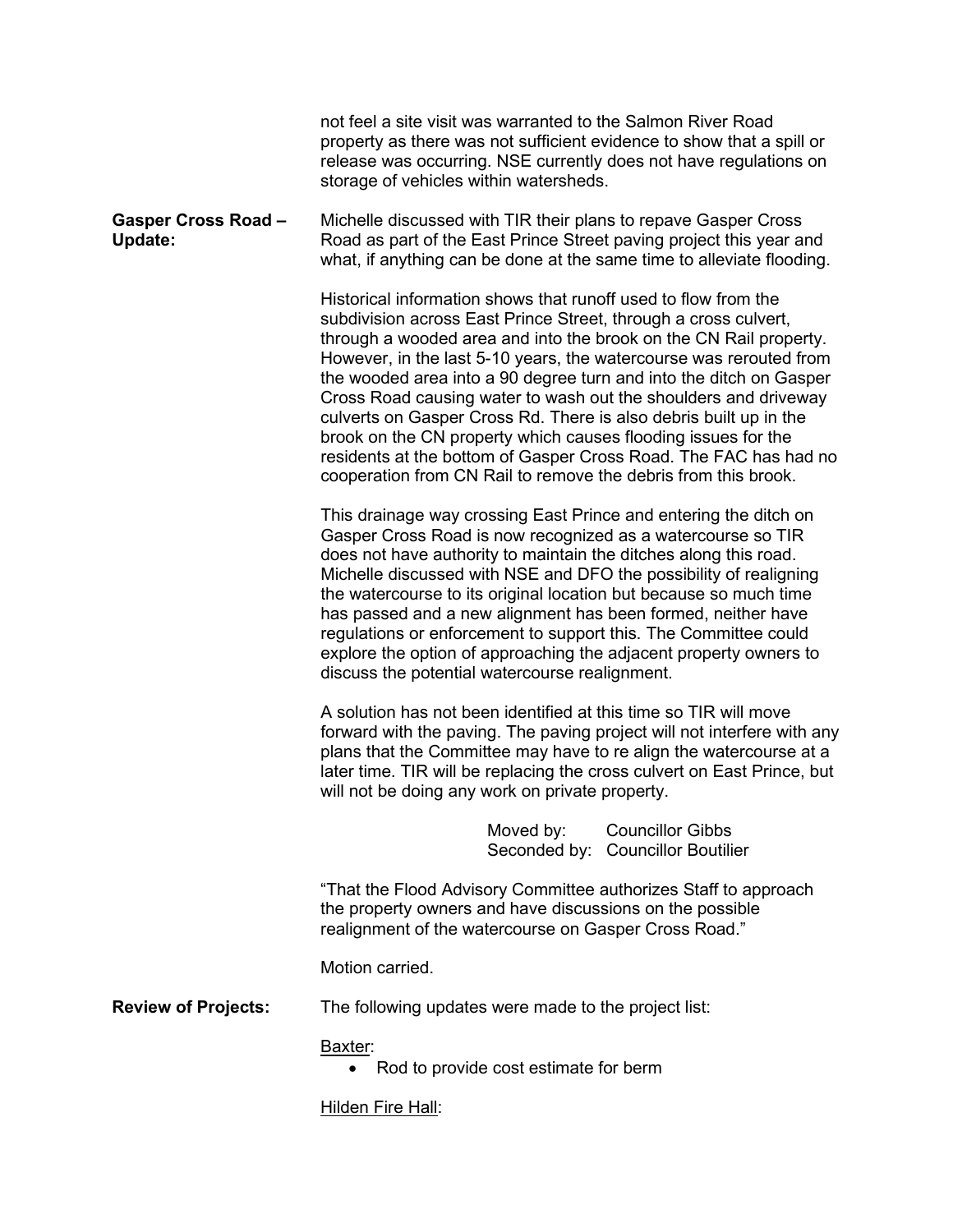• Need Release Form signed

#### Law:

• Property listed as residential; County share to remain as 75%

## Portapique Cemetery:

- Rod reviewed again on Saturday no change
- Schedule another site visit in late summer/early fall
- DNR may be looking at new regulations regarding coastal erosion

### Franklin:

- Rod to renew DFO approval
- FRIIP application submitted last week

### MacAskill:

• Need Release and Cost Sharing forms signed

### Logan:

- Not complete yet; waiting for dry conditions
- No approval required
- Release and cost sharing forms signed

### Swan:

- Site visit carried out by C. Boutilier, Rod and Robyn
- Many issues contributing to flooding including blocked culverts and only a few driveways having culverts installed
- Water seems to be flowing across the road culverts and pooling onto private properties as there is nowhere for the water to go
- Swan property was previously infilled from a past owner could be contributing to the problem
- Could look at ditching along private properties to direct the flow of water from the ditches
- TIR to review the drainage here first before determining how to proceed – Michelle to contact Robyn for an update
- Rod to arrange a future site visit with Eric, Ron, Robyn and the residents

Pam Atkinson requested that the County review the drainage way on her property on Hillcrest Avenue. Rod completed a site visit and was also aware of issues in the past. The existing drainage way has not been maintained and directs flows from St. David's to Allison to Hillcrest and across her property onto the Stonehouse property. The Committee directed staff to send Ms. Atkinson a letter, policy and an application before the project can be considered or added to the list.

The Committee needs to review the scope of work that falls under the definition of flooding as stormwater requests are coming in more frequently. If stormwater projects are being completed by the